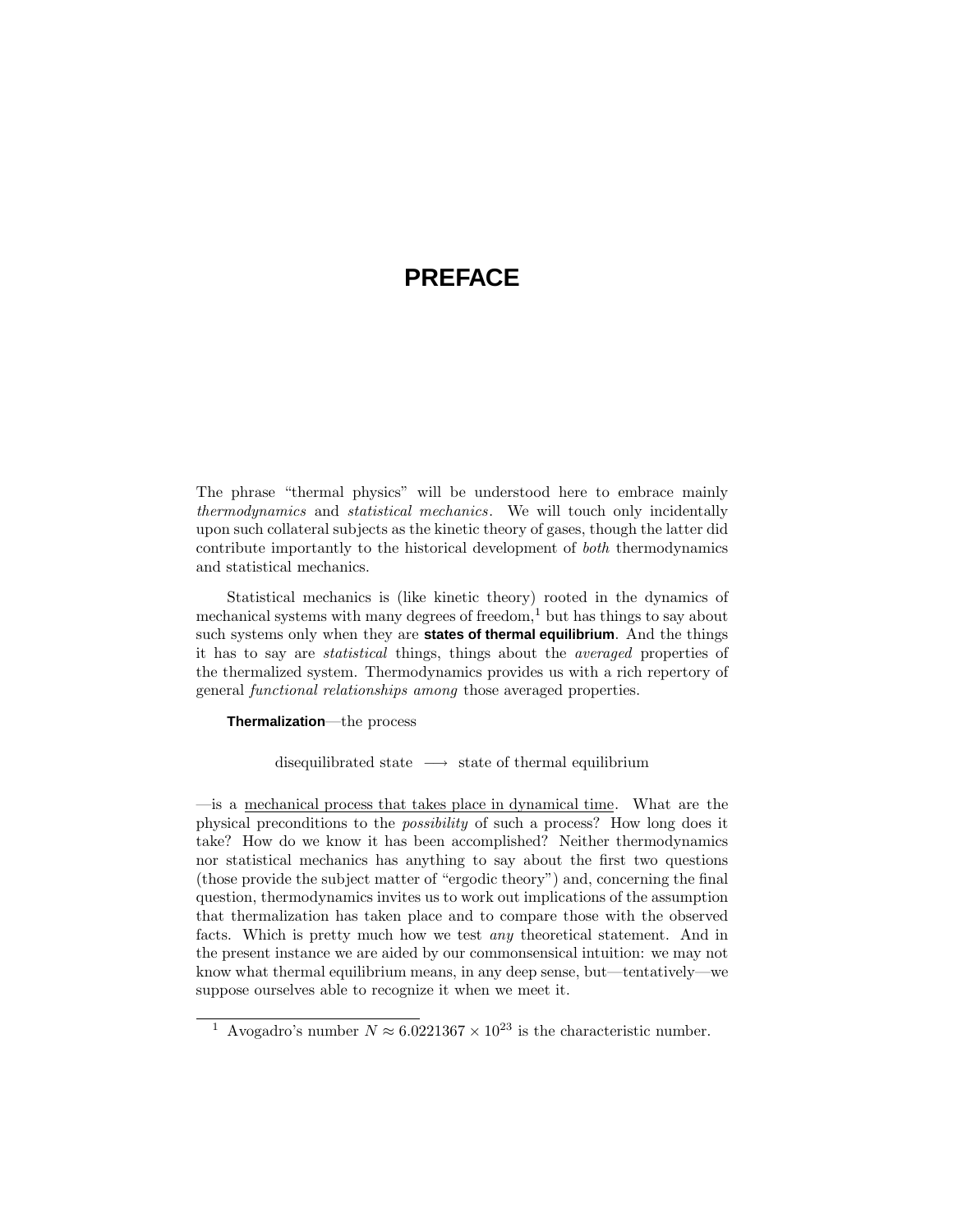A principal symptom (necessary, if not sufficient) of the thermalization of a system is the time-independence of its gross features (which we do not expect to be reflected in the underlying microphysics: think of the buzzing molecules in a thermalized box of gas). Since it is the business of statistical mechanics to describe those gross features it is perhaps not surprising that statistical mechanics, though rooted in dynamics, recognizes the existence of no *t*-variable. Nor does thermodynamics, which—though it does recognize the before/after distinction—is powerless to describe the temporal rate at which thermodynamic processes take place.<sup>2</sup>

Were we to undertake to describe the detailed micro-mechanics of a manybody system (a drop of fluid, let us say) our first step might be to write down a conjectured Hamiltonian

$$
H(p_1, x_1, p_2, x_2, \dots, p_N, x_N) \quad : \quad N \sim 10^{23}
$$

and then to try (!) to solve *...* maybe Hamilton's canonical equations, maybe the Schrödinger equation. But solutions, even if they could be obtained, would provide bewilderingly much information, most (nearly all!) of which would lie beyond the limits of our observational capability (and all *t*-dependent aspects of which would have somehow to be discarded). Broad classes of distinct solutions would, to our gross senses and imperfect instruments, appear indistinguishable, and we would find ourselves powerless to set prescribed initial conditions with the exquisite precision required to distinguish one solution from another. We would have labored heroically to place ourselves in a situation where too much is almost as bad as nothing at all.

But thermodynamic analysis of the thermalized states of such a system assigns importance to only a handful of observationally accessible variables (things like temperature, pressure, volume), variables which—remarkably—are bound together in a self-consistently closed system of relationships.

Thermodynamics is recommended to our attention not only by its computational efficiency and its immediate relevance to what we observe, but also by the depth of its principles. It says little (relative to all that could—in principle—be said about a system with  $10^{23}$  degrees of freedom) because, in the last analysis, it assumes little, but what it does say it says with implacable finality. Einstein summarized the situation with these words:

<sup>2</sup> This circumstance makes it sometimes a little hard for physicists to grasp what it is that thermodynamics is trying to accomplish, so habituated are we to a sequential view of the world: in classical/quantum mechanics, in electrodynamics *...* we look first to the equations of motion, from which we tickle conservation laws, variational principles and all the rest that makes up those subjects. Viewed in the light of this experience, thermodynamics may initially seem to have no clearly defined beginning/middle/end, no directed logical thread, to be confusingly "mesh-like," a crazy network of relations.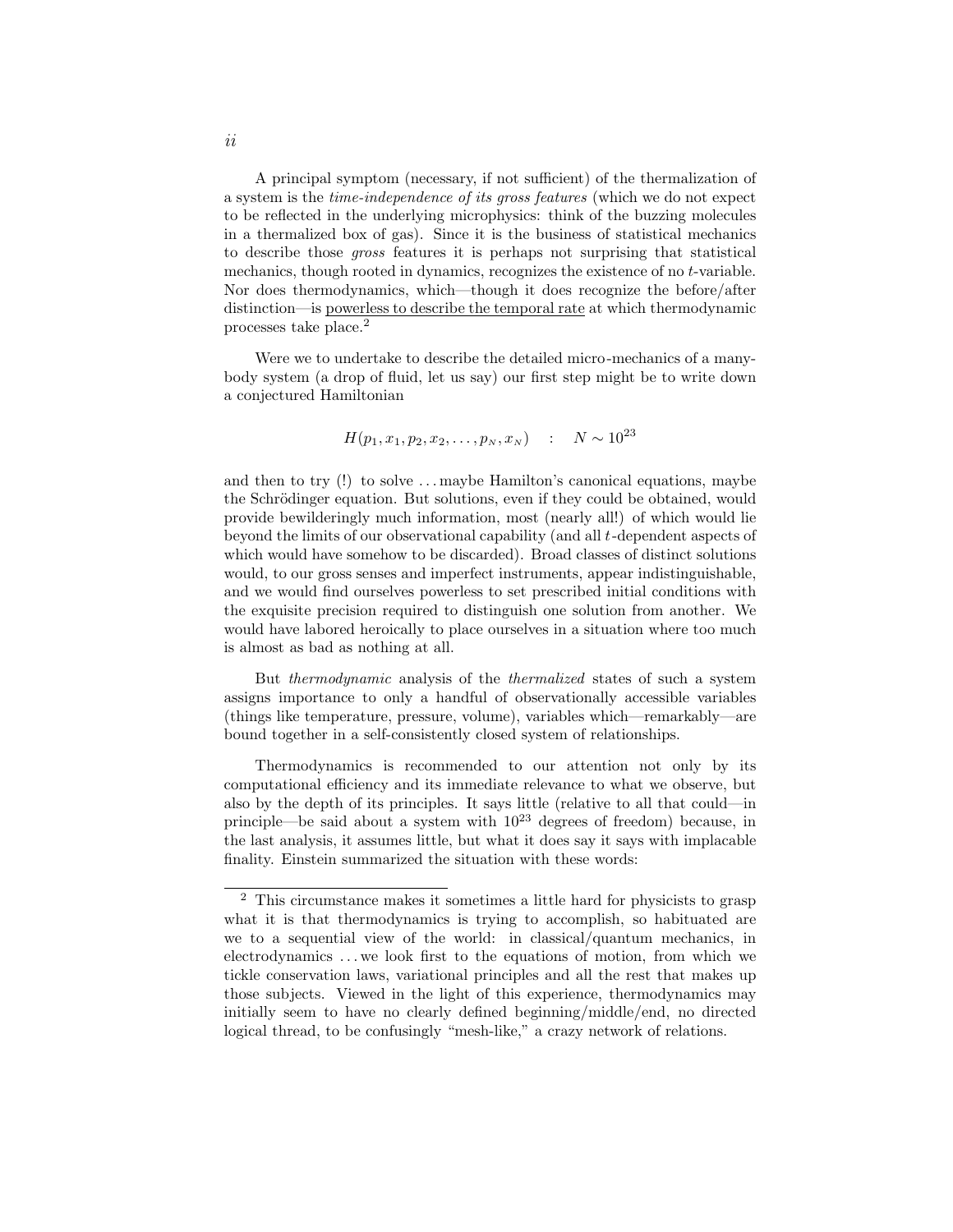A theory is the more impressive the greater the simplicity of its premises, the more different kinds of things it relates, and the more extended its area of applicability. Therefore the deep impression which classical thermodynamics made upon me. It is the only physical theory of a universal content concerning which Iam convinced that, within the framework of the applicability of its basic concepts, it will never be overthrown *...*

Einstein's point was underscored by Max Planck, who, it might be argued, was primarily a great thermodynamicist and only incidentally the father of quantum mechanics: he considered himself to have been *forced* to adopt the "quantum hypothesis"—forced to give up the "principle of continuity" which had been an essential feature of all prior physics, and thus to alter the course of all future physics—forced by the fact that the arguments that had led him to the blackbody spectrum had been thermodynamic in nature, and thus inescapable. He writes

> ... what I did can be described as simply an act of desperation. By nature I am peacefully inclined, and reject all doubtful adventures. But *...* a theoretical interpretation [of the thermodynamically deduced Planck distribution formula]*...* had to be *...* found at any cost, no matter how high  $\ldots$  The two laws [of thermodynamics], it seems to me, must be upheld under all circumstances.

Thermodynamics sprang historically from trains of thought that were uncontaminated by any reference to "systems with many microscopic degrees of freedom," arguments cultivated at a time when the "atomic hypothesis" was just that: a hypothesis of (it was widely imagined) dubious physical validity. And it can be developed today as an axiomatic system, free from any reference to an underlying microphysics. But Planck/Einstein held the pronouncements of thermodynamics to be inescapable, and its laws "deep," for reasons having to do not so much with thermodynamics itself (and certainly not with any specific system of axioms) as with its statistical underpinnings, which are so primitive (think of the Law of Large Numbers) as to defy contradiction.

In view of the latter circumstance it has become fashionable to dismiss thermodynamics as a mere corollary of statistical mechanics, a subject hardly worthy, therefore, of independent study. That position, in my view, is not quite fair to the facts *...* any more than it would be fair to the facts to describe classical mechanics as a mere "corollary" of quantum mechanics. For in point of practical fact it is by classical argument that (typically) we set up our quantum calculations, and by measurements that are (in at least their final stages) classical that discover whether those calculations have been fair to the physical facts. Similarly, thermodynamic notions enter essentially into the construction of statistical mechanics, and it is (typically, if not invariably) by thermodynamic measurement that statistical mechanical calculations establish